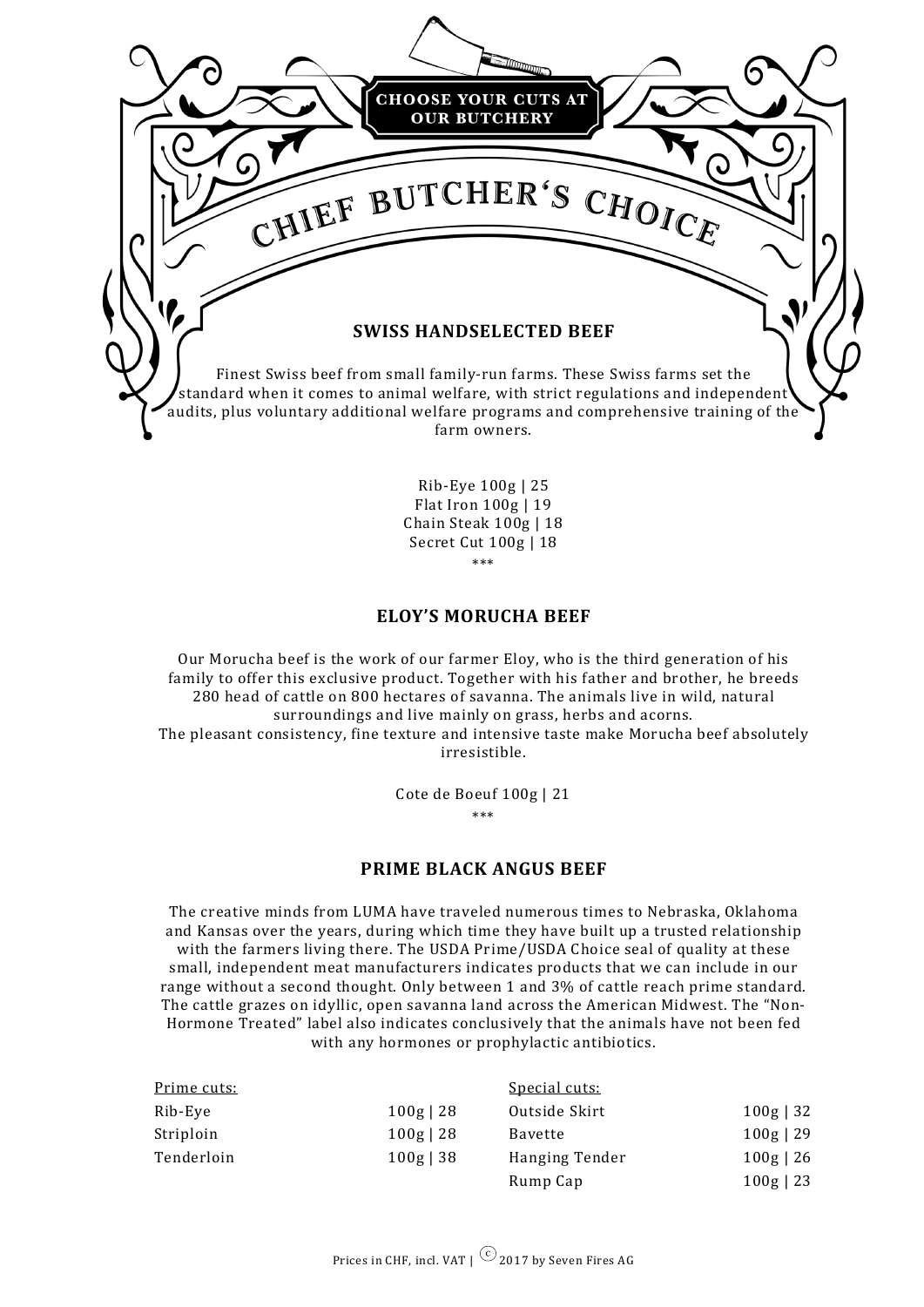### **DRY AGED BEEF AND OLD COW**

Our Dry Aged Beef and Old Cow cuts are sourced from small Swiss family-run farms, after which they are left to mature in our dry agers for between 4 to 8 weeks depending on the cut. This process gives the meat its unique nutty, sharp taste. These exclusive cuts are reserved for real meat aficionados. The availability depends on the maturing process and season.

| Old Cow:          |             |
|-------------------|-------------|
| Striploin Bone-In | $100g$   24 |
| Cote de Boeuf     | $100g$   24 |
| Striploin         | $100g$   33 |
| Tenderloin        | $100g$   36 |
|                   |             |

\*\*\*

## **VICTOR'S CHARRA BEEF**

Charra cattle – a mix of Morucha and French Charolais breeds – live on Victor Molino's expansive fields in Salamanca and feed on juicy acorns, grass and herbs. Instead of harvesting the ears of grain, our farmer Victor lets his cows take care of things naturally. This meat grade is always a highlight thanks to its buttery and nutty taste.

> Striploin 100g | 25 \*\*\*

#### **SWISS LUMA BEEF**

LUMA only uses cuts from free-range cows from across Switzerland and Spain. In the LUMA process, the meat matures on the bone for up to 56 days with the addition of a natural noble mold.

The quality cuts then develop their unmistakable nutty aroma, leading to a taste experience that is absolutely one of a kind.

> Striploin 100g | 39 Rib-Eye 100g | 38 \*\*\*

#### **HANDSELECTED SWISS VEAL**

Our veal is of the highest quality. It is wonderfully tender and has a pink to light-red color thanks to the balanced diet of the animals. The meat has a white, robust fat coating. The best cuts are reserved specially for us.

> Cutlet 100g | 23 \*\*\*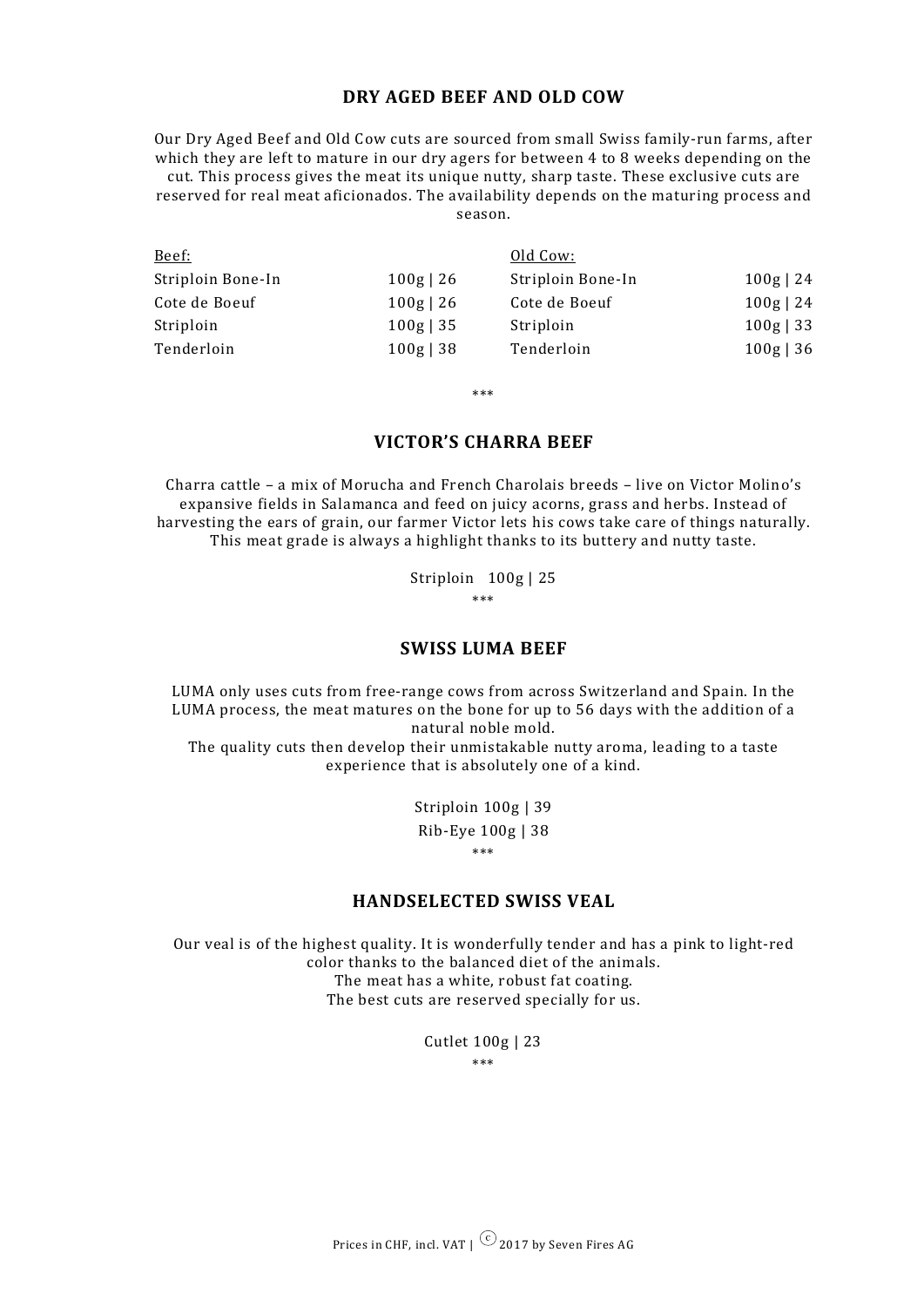#### **SWISS LUMA PORK**

For this unique, healthy Swiss pork, the pedigree pigs are fed with natural products and a large amount of linseed.

As a result, Omega-3 fatty acids – which are important for the human body – form in the pork fat. In the LUMA process, the meat matures on the bone for up to 35 days with the addition of a noble mold. The cuts then develop an unmistakable aroma, leading to a taste experience that is absolutely one of a kind.

> Cutlet 100g | 19 Neck 100g | 15 \*\*\*

# **CARLOS PATA NEGRA "BELLOTA"**

Imagine having one hectare of land per animal. If you take a four-room apartment in Switzerland measuring 100 square meters, then each of Carlos Gonzales' Iberico pigs lives on land covering 100 of these apartments.

The pigs are reared in the oak forests of Salamanca. When the acorns drop in the fall, each pig eats around 6 kilos per day.

Thanks to this special menu, the meat develops a delicate, slightly nutty aroma and strong marbling, thus allowing it to reach the highest grade – "Bellota".

> Cutlet 100g | 24 Neck 100g | 20 \*\*\*

### **NEW ZEALAND LAMB**

Our New Zealand lamb is sourced from certified, sustainable farms and is available all year round in the highest quality. The animals live on lush, expansive meadows between the sea and mountains.

The lamb is a delicacy among connoisseurs and impresses thanks to its mild flavor and tenderness.

> Rack 100g | 19 \*\*\*

#### **APPENZELLER RIBELMAIS CHICKEN**

Our Ribelmais chicken originates from the French Sasso breed (Label Rouge). The animals are reared in small flocks and have a lot of space outdoors to exercise in. The chickens are bred for twice as long as normal, which leads to a sensational meat quality. In addition to slow growth, this is also thanks to the animals being fed almost exclusively with Rheintaler Ribelmais corn.

> Chicken Breast 100g | 14 Chicken Steak 100g | 9 \*\*\*